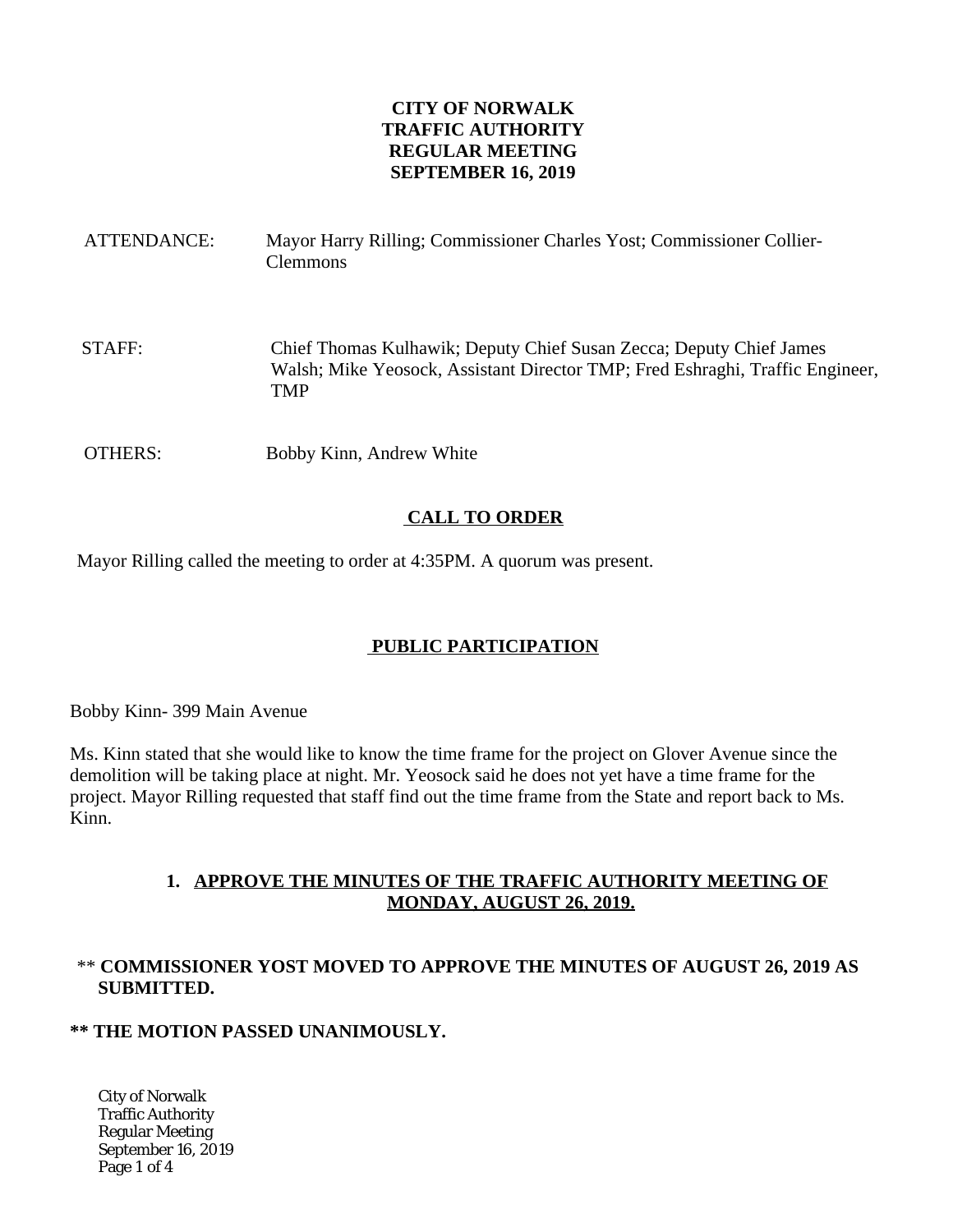# **2. APPROVE THE CLOSURE OF RAYMOND STREET FROM 12 PM TO 5 PM FOR THE RAYMOND TERRACE BLOCK PARTY ON SATURDAY, SEPTEMBER 28, 2019 WITH A RAIN DATE OF SUNDAY, SEPTEMBER 29, 2019.**

Mayor Rilling said the event takes place each year and asked if they have made the arrangements for proper staffing. Mr. Yeosock said "yes" they have been working with the Police Department and have taken out a special event permit. Mayor Rilling asked since it is a one way street how people that live on the street that want to drive in be accommodated. Mr. Yeosock said he does not know but that there will be police on site for traffic control. Mayor Rilling asked that staff work with Police Department and the owner of the salon that is on the corner of East Avenue @ Raymond Terrace so that there is access to her business.

### **\*\* COMMISSIONER YOST MOVED TO APPROVE THE CLOSURE OF RAYMOND TERRACE BLOCK PARTY ON SATURDAY, SEPTEMBER 28, 2019 WITH A RAIN DATE OF SUNDAY, SEPTEMBER 29, 2019.**

# **\*\* THE MOTION PASSED UNANIMOUSLY.**

### **2. APPROVE THE NORWALK BABE RUTH W.S. CHAMPIONSHIP PARADE FROM MARVIN SCHOOL TO CALF PASTURE BEACH ON SATURDAY, SEPTEMBER 28, 2019.**

Mr. Yeosock said that Parks and Recreation is organizing the event and will be having a parade that will leave from Marvin School and go down Calf Pasture Beach Road and are expecting 300 to 500 people.

# **\*\* COMMISSIONER YOST MOVED TO APPROVE THE NORWALK BABE RUTH W.S. CHAMPIONSHIP PARADE FROM MARVIN SCHOOL TO CALF PASTURE BEACH ON SATURDAY, SEPTEMBER 28, 2019.**

### **\*\* THE MOTION PASSED UNANIMOUSLY.**

# **4. APPROVE THE WEEK OF GIVING 5K RACE/WALK ON NOVEMBER 8, 2019 WITH A RAIN DATE OF NOVEMBER 15, 2019.**

Mr. Yeosock said that there will be approximately 35 runners and 10 walkers and they will be going down Main Avenue so they will also need permission from the State. He said they will also be going down Glover Avenue and will need to coordinate due to the ongoing construction.

# \*\* **COMMISSIONER YOST MOVED TO APPROVE THE WEEK OF GIVING 5K RACE/WALK ON NOVEMBER 8, 2019 WITH A RAIN DATE OF NOVEMBER 15, 2019.**

City of Norwalk Traffic Authority Regular Meeting September 16, 2019 Page 2 of 4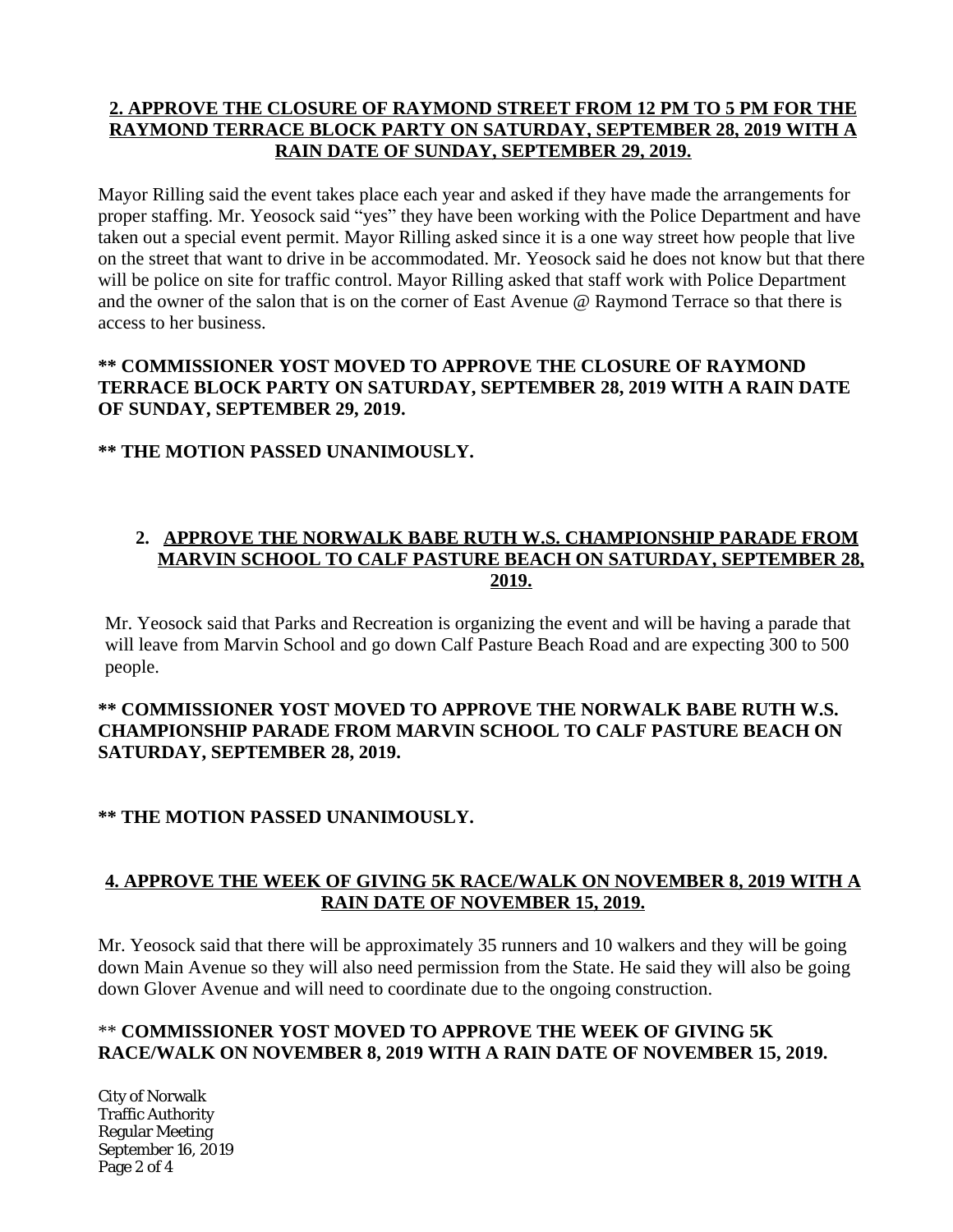#### **\*\* THE MOTION PASSED UNANIMOUSLY.**

### **5. APPROVE THE ANNUAL COLUMBUS DAY PARADE ON SUNDAY, OCTOBER 13, 2019.**

Mr. Yeosock said the parade route begins on Mott Avenue goes down West Avenue and they are expecting approximately 100 people. Mr. Rilling asked where the parade ends. Mr. Yeosock said at Heritage Wall.

#### \*\* **COMMISSIONER YOST MOVED TO APPROVE THE ANNUAL COLUMBUS DAY PARADE ON SUNDAY, OCTOBER 13, 2019.**

#### **\*\* THE MOTION PASSED UNANIMOUSLY.**

# **6. APPROVE THE TEMPORARY TRAFFIC CONTROL PLAN FOR THE 150 GLOVER AVENUE ROAD RECONSTRUCTION PROJECT.**

Mr. Yeosock said the temporary road patterns are needed due to the construction and he does not anticipate any issues with the traffic. He said the temporary plan will be in place for approximately four months. Mayor Rilling asked when it will begin. Mr. Yeosock said in early November.

### \*\* **COMMISSIONER YOST MOVED TO APPROVE THETEMPORARY TRAFFIC CONTROL PLAN FOR THE 150 GLOVER AVENUE ROAD RECONSTRUCTION PROJECT.**

### **\*\* THE MOTION PASSED UNANIMOUSLY.**

# **7. APPROVE THE PAVEMENT MARKING AND SIGNAGE PLAN FOR 45 GLOVER AVENUE.**

Mr. Yeosock said the plan is for additional striping that is part of the permit with Metro-North and will include the bike lanes, crosswalks and additional signage.

Commissioner Collier-Clemmons joined the meeting at 4:16PM.

# **\*\* MR. YOST MOVED TO APPROVE THE PAVEMENT MARKING AND SIGNAGE PLAN FOR 45 GLOVER AVENUE.**

### **\*\* THE MOTION PASSED UNANIMOUSLY.**

City of Norwalk Traffic Authority Regular Meeting September 16, 2019 Page 3 of 4